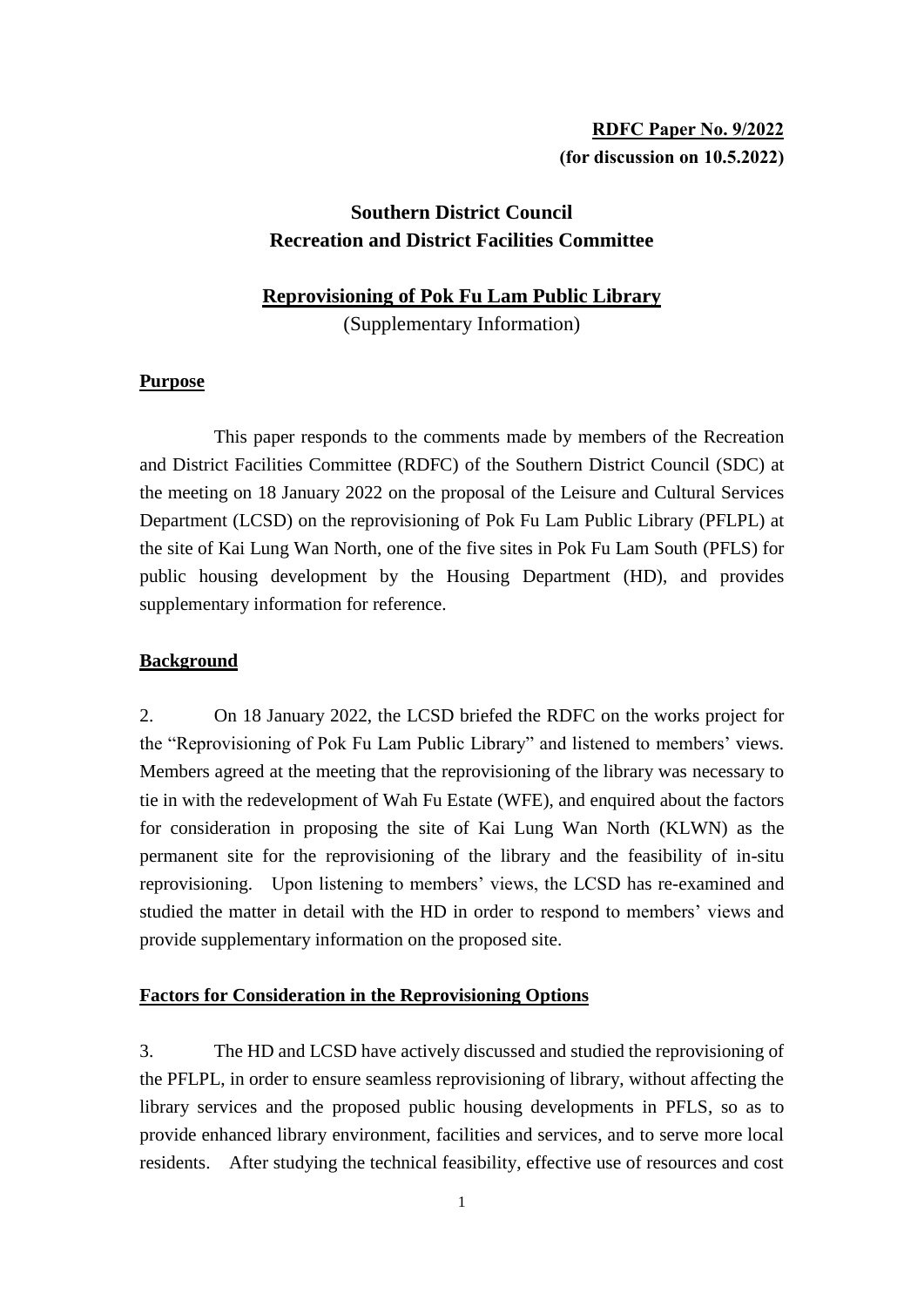effectiveness of different options, the HD and LCSD proposed, before the existing library ceases operation, the HD to provide a suitable premises in the reception estates of the proposed public housing developments in PFLS which can benefit more residents for the LCSD to reprovision PFLPL, with the construction cost borne by the LCSD.

#### **Feasibility of In-situ Reprovisioning and Temporary Reprovisioning**

4. In the light of the scope and complexity of the site formation works under the "Proposed Public Housing Developments in PFLS and Proposed Clearance and Rehousing Arrangement for WFE Redevelopment"<sup>1</sup>, the construction of the reception estates at the five sites will be completed on different dates. Therefore, the rehousing of tenants in the existing WFE will also be implemented in phases (please refer to **Annex 1**). The PFLPL is currently located in Wah Chun House, which is included in Phase 2 of the Proposed Clearance and Rehousing Arrangement for WFE Redevelopment. The rehousing of residents and demolition of Wah Chun House are scheduled to commence from 2030 to 2031, and the reception estates for Phase 2 are in KLWN and Kai Lung Wan South (KLWS).

5. Since the rehousing, demolition and in-situ redevelopment for the sites included in Phase 2 of the redevelopment can only take place upon completion of the reception estates in KLWN and KLWS, the HD roughly estimated that the process from rehousing to redevelopment would take about 10 years, and the project is expected to be completed between 2040 and 2041. Taking into account the timetable of the proposed public housing developments in PFLS, if in-situ reprovisioning of the PFLPL was adopted, the Government would be required to deploy additional resources to set up a temporary library. Besides, after a detailed study of the ancillary support and planning of the new housing developments, the HD explicitly expressed that no idle spaces could be reserved or made available in the reception estates at the five sites for a temporary library. Having examined the use of resources, in-situ redevelopment was not recommended on the premises that library services should not be affected or interrupted. One-off relocation of the library to a permanent site will enhance the service facilities at an early time to bring greater benefits to residents, which is more cost-effective, thereby ensuring effective use of valuable public resources.

-

<sup>&</sup>lt;sup>1</sup> The HD submitted the SDC Paper No. 8/2021 "Proposed Public Housing Developments in Pok Fu Lam South and Proposed Clearance and Rehousing Arrangement for Wah Fu Estate Redevelopment" at the SDC meeting on 6 May 2021 to brief members on the public housing developments in the five Government sites in Pok Fu Lam South and the clearance and rehousing arrangement for Wah Fu Estate Redevelopment.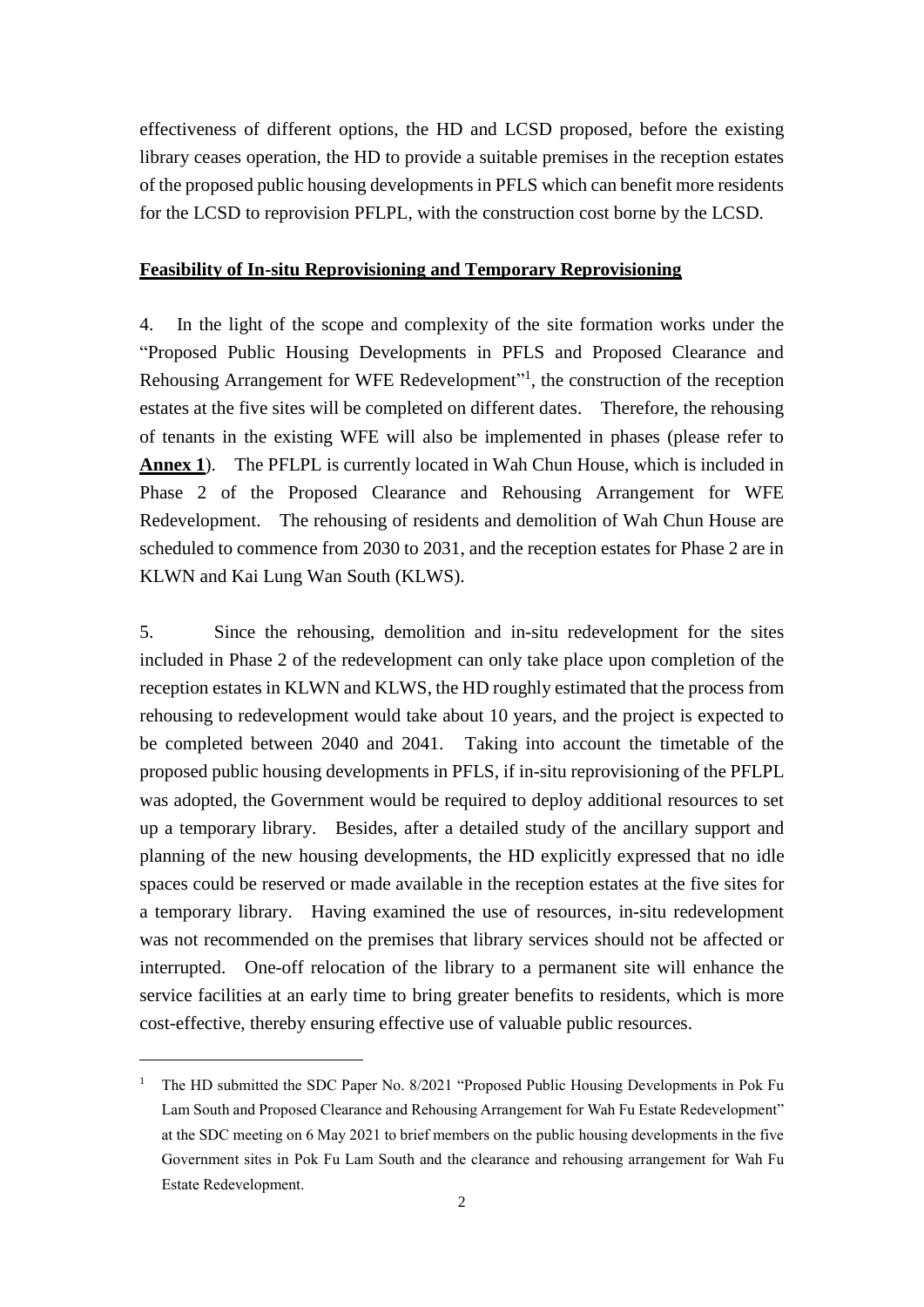#### **Proposed Site in KLWN**

6. The LCSD liaised closely with relevant departments including the HD in an attempt to identify suitable premises which could meet the requirements for the provision of a new small library for relocation purpose in the vicinity of the PFLPL other than the site of KLWN, but to no avail. Upon conducting a study, the HD and LCSD proposed to reprovision the PFLPL at the site of KLWN, one of the five sites in PFLS for public housing development. Among the two sites of reception estates in Phase 2 (KLWN and KLWS), the site of KLWN, which is nearer to WFE and Pok Fu Lam public transport interchange in future, will be the activity hub in residents' daily life. The net operating floor area of the proposed new library is about 1 200 square metres  $(m<sup>2</sup>)$ . The new single-storey library is expected to be located at the podium (with four domestic buildings above) of the public housing in KLWN, adjacent to Shek Pai Wan Road (please refer to **Annex 2**), together with the retail and social welfare facilities required for residents' daily needs. The advantages of choosing the site of KLWN for the permanent reprovisioning of the PFLPL are as follows:

#### **i) Comprehensive Pedestrian Network and Ancillary Transport Facilities**

- The future Wah Fu MTR station will serve the residents of Wah Fu and nearby areas, including WFE, the reception estates at the five sites in PFLS, Wah Kwai Estate, Ka Lung Court and Pok Fu Lam Terrace, and nearby schools. As such, the HD conveyed its views to the Railway Development Office of the Highways Department and the MTR Corporation Limited that the Wah Fu MTR station should be set up at the central location of the above-mentioned places, that is, near the existing Wah On House and Wah Lok House. At the site next to Wah On House and Wah Lok House on Wah Lok Path, lifts will be provided for members of the public for direct access to KLWN with the new footbridge spanning across Shek Pai Wan Road. The reprovisioned PFLPL will be conveniently located on the same storey as and beside the KLWN exit of the footbridge. It is roughly estimated that it will only take some ten minutes walking from the central locations such as WFE and PFLS to KLWN;
- In addition to Wah Lok Path, the existing and new pedestrian linkage systems will also connect the remaining three sites of reception estates (KLWS, Wah King Street and Wah Fu North) and Wah Kwai Estate,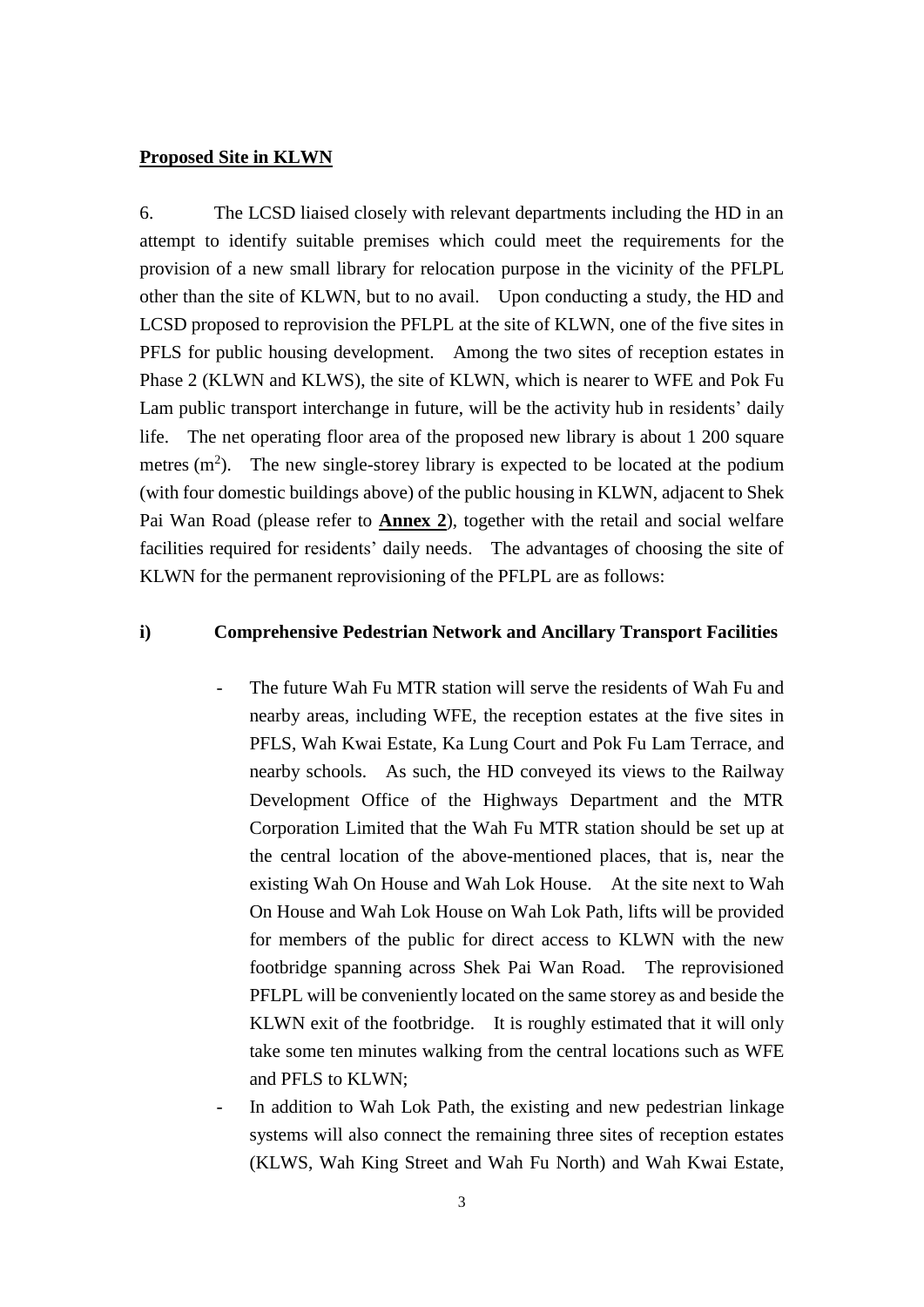facilitating the use of library services by nearby residents. It is roughly estimated that it will only take some ten minutes walking from the above-mentioned reception estates at the three sites and from Wah Kwai Estate to KLWN respectively;

There will be a public transport interchange in KLWN connecting the surrounding areas, and thus serving as an external transport hub for the residents of nearby estates (such as WFE, Wah Kwai Estate, Ka Lung Court, Pok Fu Lam Terrace and those newly built in KLWS, on Wah King Street and in Wah Fu North). The reprovisioning of the PFLPL in KLWN facilitates the use of library services by local and nearby residents on their way to and from home.

#### **ii) Civic Hub and Cultural and Leisure Focal Point**

- The site of KLWN under the planning of the HD is the largest among the reception estates at the five sites in terms of area and scale. Retail, social welfare and community facilities will be provided to meet residents' daily needs and a number of community organisations which have been serving WFE will be reprovisioned in KLWN so that an activity hub of sustainable development with comprehensive facilities will be developed. The preliminary development parameters of the proposed public housing developments at the five sites in PFLS are at **Annex 3**;
- There will be public housing units above the podium where the new library is situated. The new library will be co-located with retail shops and eateries to meet residents' daily needs in the community. Synergy effect will be achieved, allowing local residents to enjoy community, cultural and recreation, leisure, living and consumption facilities in a one-stop manner.

# **iii) Enhancement of Library Facilities and Services to Support District Development**

At present, the PFLPL and Students' Study Room have a total area of about  $600 \text{ m}^2$ . The total net operating floor area of the PFLPL after the proposed reprovisioning will be increased to about  $1200 \text{ m}^2$ . Subject to technical feasibility and availability of space and resources, the LCSD will plan for spatial configuration and facilities of the new library as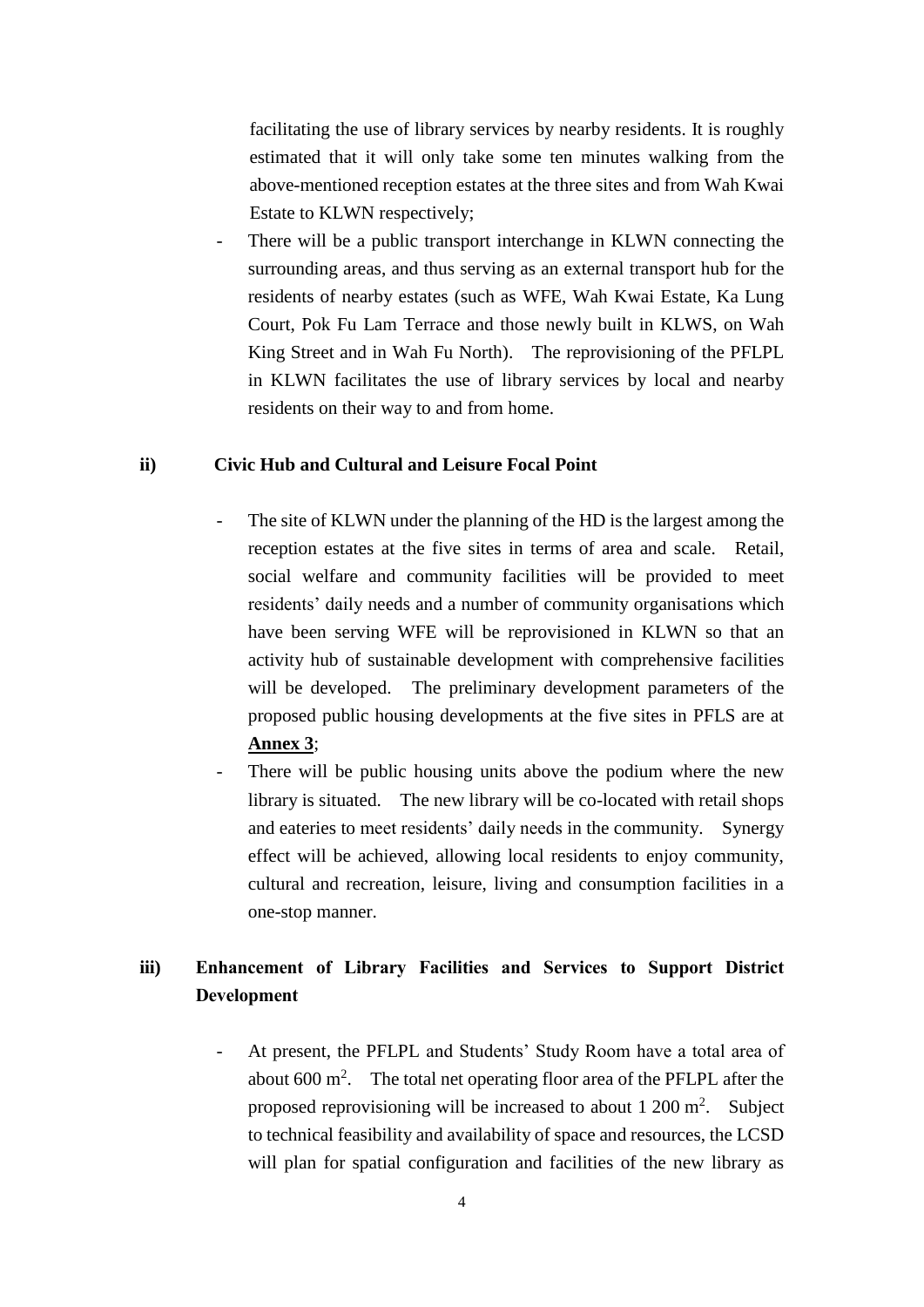appropriate, and actively explore the feasibility of increasing the number of seats for reading/the number of seats in the Students' Study Room to meet the needs of community development.

- Currently, the PFLPL mainly serves Wah Fu, Wah Kwai and their vicinity. Upon completion of the public housing developments in PFLS and the redevelopment project of WFE, a population growth of over 30 000 is expected in the district, with an estimated resident population of about 12 380 in KLWN. The LCSD, therefore, strives for early reprovisioning of the library permanently to larger premises in order to enhance its facilities, services and reading environment.
- The four sites for public housing developments in PFLS other than KLWN cannot provide space for the reprovisioning due to differences in their phases of redevelopment and constraints posed by the area of the construction sites. Besides, areas have to be reserved for pedestrian walkways and openings for the pedestrian linkage system, and thus the site on Wah Lok Path, which is nearer to WFE, will not have the space for the reprovisioning of the library. After striking a balance between the geographical location of the sites and the purpose of enhancing library facilities and services in the long run to meet the needs of district development, we propose to reprovision the library permanently in KLWN adjacent to the site on Wah Lok Path.

7. In addition, the LCSD reported the proposed works project for the "Reprovisioning of Pok Fu Lam Public Library" to members of the Southern District West Area Committee and sought their views on 30 December 2021. Members supported the project at the meeting.

8. Taking into account a variety of factors, the proposed site has been chosen for its close proximity to the public transport interchange, and it will be the centre of daily life for residents of Wah Fu and Pok Fu Lam in future. Meanwhile, the new library, with its location at a walking distance of some ten minutes only from the existing PFLPL, will extend its service to cover more target users through the reprovisioning project so as to achieve cost-effectiveness. Upon reviewing the accessibility of the proposed site, the overall effective use of resources, and the longterm financial commitment, we hope to gain support from the Committee for the use of KLWN as the site for the permanent reprovisioning of the PFLPL. We will then take forward the planning of the project, such as preparing the project definition statement for the approval of the Home Affairs Bureau, and inviting the Architectural Services